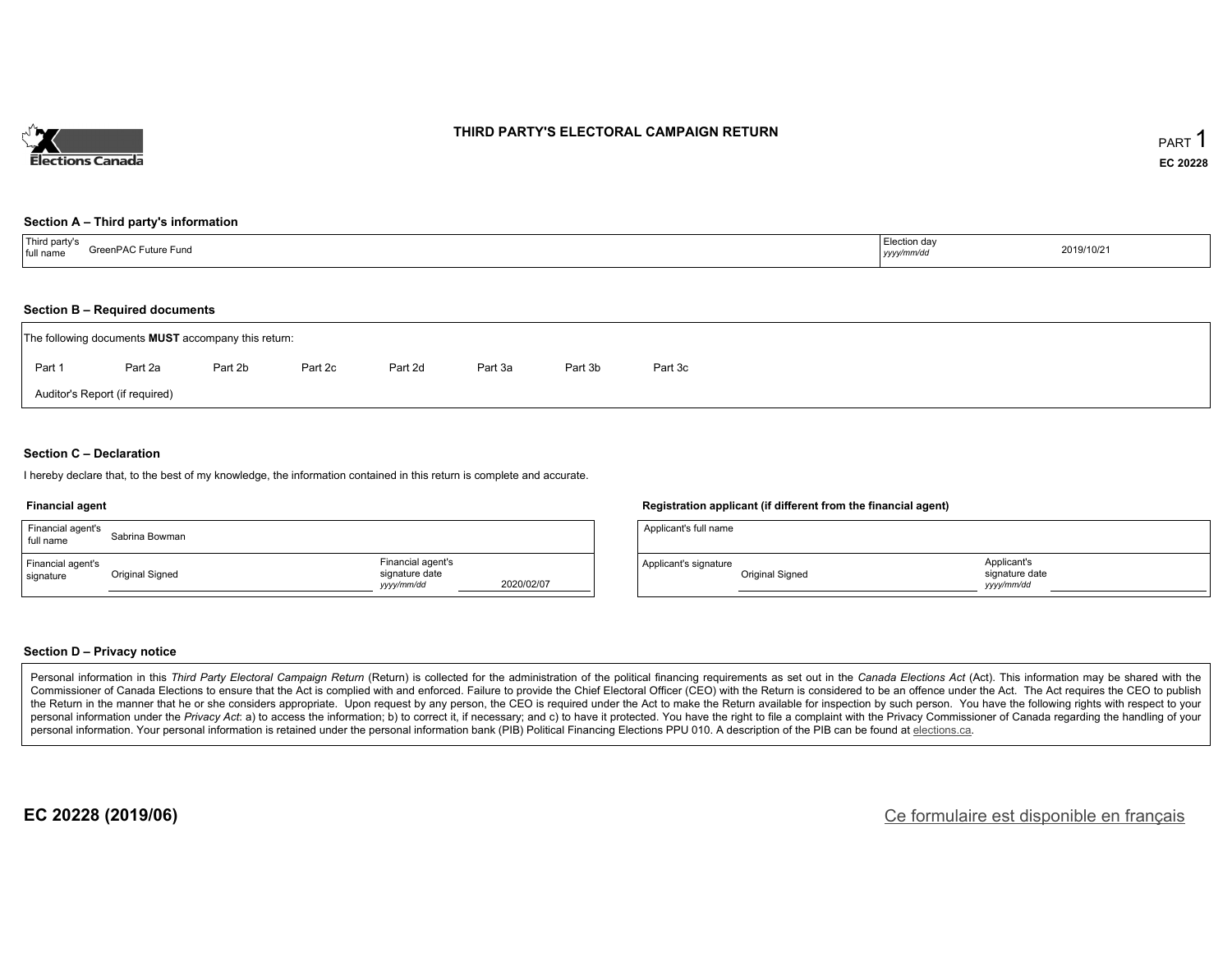

### **THIRD PARTY'S ELECTORAL CAMPAIGN RETURN HIRD PARTY'S ELECTORAL CAMPAIGN RETURN<br>Statement of monetary contributions received PART 2a PART 2a**

**EC 20228**

| No. | Full name | <b>Street</b><br>no. | <b>Street</b> | Apt. | City | Prov./<br>Terr. | Postal<br>code | Date<br>received                                                                    | Individual | <b>Business /</b><br>Commercial<br>organization | Government | Trade union | Corporation<br>without share<br>capital | Unincorporated<br>organization or<br>association |
|-----|-----------|----------------------|---------------|------|------|-----------------|----------------|-------------------------------------------------------------------------------------|------------|-------------------------------------------------|------------|-------------|-----------------------------------------|--------------------------------------------------|
|     |           |                      |               |      |      |                 |                | yyyy/mm/dd                                                                          | \$         | \$                                              | \$         | \$          | \$                                      | \$                                               |
|     |           |                      |               |      |      |                 |                |                                                                                     |            |                                                 |            |             |                                         |                                                  |
|     |           |                      |               |      |      |                 |                |                                                                                     |            |                                                 |            |             |                                         |                                                  |
|     |           |                      |               |      |      |                 |                |                                                                                     |            |                                                 |            |             |                                         |                                                  |
|     |           |                      |               |      |      |                 |                |                                                                                     |            |                                                 |            |             |                                         |                                                  |
|     |           |                      |               |      |      |                 |                |                                                                                     |            |                                                 |            |             |                                         |                                                  |
|     |           |                      |               |      |      |                 |                |                                                                                     |            |                                                 |            |             |                                         |                                                  |
|     |           |                      |               |      |      |                 |                |                                                                                     |            |                                                 |            |             |                                         |                                                  |
|     |           |                      |               |      |      |                 |                |                                                                                     |            |                                                 |            |             |                                         |                                                  |
|     |           |                      |               |      |      |                 |                |                                                                                     |            |                                                 |            |             |                                         |                                                  |
|     |           |                      |               |      |      |                 |                |                                                                                     |            |                                                 |            |             |                                         |                                                  |
|     |           |                      |               |      |      |                 |                |                                                                                     |            |                                                 |            |             |                                         |                                                  |
|     |           |                      |               |      |      |                 |                |                                                                                     |            |                                                 |            |             |                                         |                                                  |
|     |           |                      |               |      |      |                 |                |                                                                                     |            |                                                 |            |             |                                         |                                                  |
|     |           |                      |               |      |      |                 |                |                                                                                     |            |                                                 |            |             |                                         |                                                  |
|     |           |                      |               |      |      |                 |                | Totals carried forward from previous page \$                                        |            |                                                 |            |             |                                         |                                                  |
|     |           |                      |               |      |      |                 |                | Total amount of monetary contributions by contributors who gave over \$200 (A)      |            |                                                 |            |             |                                         |                                                  |
|     |           |                      |               |      |      |                 |                | Number of contributors who gave over \$200                                          |            |                                                 |            |             |                                         |                                                  |
|     |           |                      |               |      |      |                 |                | Total amount of monetary contributions by contributors who gave \$200 or less $(B)$ |            |                                                 |            |             |                                         |                                                  |
|     |           |                      |               |      |      |                 |                | Number of contributors who gave \$200 or less                                       |            |                                                 |            |             |                                         |                                                  |
|     |           |                      |               |      |      |                 |                | Total amount of all monetary contributions (A+B)                                    |            |                                                 |            |             |                                         |                                                  |
|     |           |                      |               |      |      |                 |                | Number of contributors who gave monetary contributions                              |            |                                                 |            |             |                                         |                                                  |

| Thiro<br>  party | $\mathcal{L}$<br>.<br>ture Fund | mmvuc<br>, , , , , | 2019/10/2 | Page | ______ | $\cdot$ |  |
|------------------|---------------------------------|--------------------|-----------|------|--------|---------|--|
|------------------|---------------------------------|--------------------|-----------|------|--------|---------|--|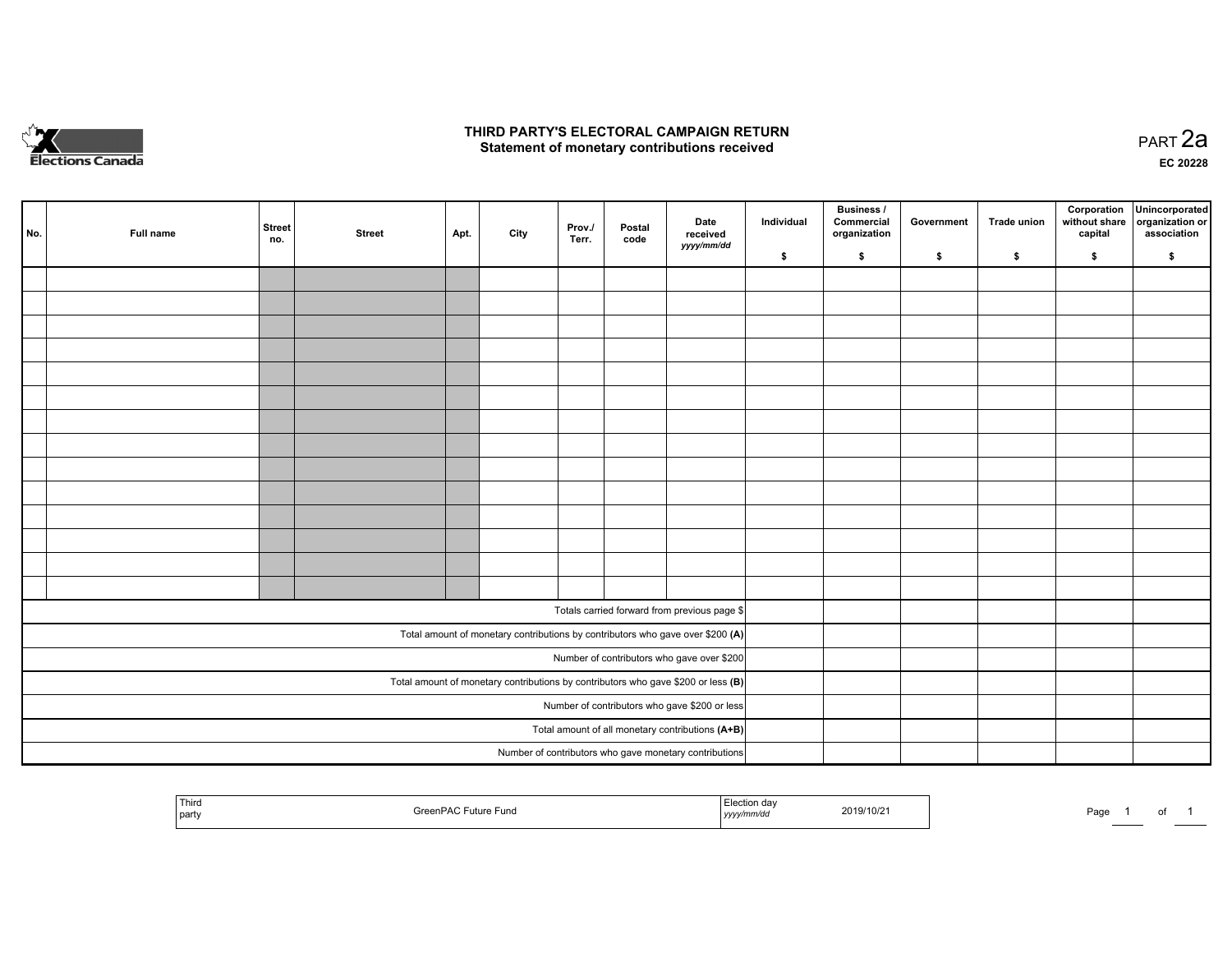

## **THIRD PARTY'S ELECTORAL CAMPAIGN RETURN**  THIRD PARTY'S ELECTORAL CAMPAIGN RETURN<br>Statement of non-monetary contributions received

of 1

| No.                                                  | Full name | <b>Street</b><br>no. | <b>Street</b> | Apt. | City | Prov.<br>Terr. | Postal<br>code | Date<br>received<br>yyyy/mm/dd                                                          | Individual | <b>Business /</b><br>Commercial<br>organization | Government | Trade union | Corporation<br>without share<br>capital | Unincorporated<br>organization or<br>association |
|------------------------------------------------------|-----------|----------------------|---------------|------|------|----------------|----------------|-----------------------------------------------------------------------------------------|------------|-------------------------------------------------|------------|-------------|-----------------------------------------|--------------------------------------------------|
|                                                      |           |                      |               |      |      |                |                |                                                                                         | \$         | \$                                              | \$         | \$          | \$                                      | \$                                               |
|                                                      |           |                      |               |      |      |                |                |                                                                                         |            |                                                 |            |             |                                         |                                                  |
|                                                      |           |                      |               |      |      |                |                |                                                                                         |            |                                                 |            |             |                                         |                                                  |
|                                                      |           |                      |               |      |      |                |                |                                                                                         |            |                                                 |            |             |                                         |                                                  |
|                                                      |           |                      |               |      |      |                |                |                                                                                         |            |                                                 |            |             |                                         |                                                  |
|                                                      |           |                      |               |      |      |                |                |                                                                                         |            |                                                 |            |             |                                         |                                                  |
|                                                      |           |                      |               |      |      |                |                |                                                                                         |            |                                                 |            |             |                                         |                                                  |
|                                                      |           |                      |               |      |      |                |                |                                                                                         |            |                                                 |            |             |                                         |                                                  |
|                                                      |           |                      |               |      |      |                |                |                                                                                         |            |                                                 |            |             |                                         |                                                  |
|                                                      |           |                      |               |      |      |                |                |                                                                                         |            |                                                 |            |             |                                         |                                                  |
|                                                      |           |                      |               |      |      |                |                |                                                                                         |            |                                                 |            |             |                                         |                                                  |
|                                                      |           |                      |               |      |      |                |                |                                                                                         |            |                                                 |            |             |                                         |                                                  |
|                                                      |           |                      |               |      |      |                |                |                                                                                         |            |                                                 |            |             |                                         |                                                  |
|                                                      |           |                      |               |      |      |                |                |                                                                                         |            |                                                 |            |             |                                         |                                                  |
|                                                      |           |                      |               |      |      |                |                |                                                                                         |            |                                                 |            |             |                                         |                                                  |
|                                                      |           |                      |               |      |      |                |                |                                                                                         |            |                                                 |            |             |                                         |                                                  |
|                                                      |           |                      |               |      |      |                |                | Totals carried forward from previous page \$                                            |            |                                                 |            |             |                                         |                                                  |
|                                                      |           |                      |               |      |      |                |                | Total amount of non-monetary contributions by contributors who gave over \$200 (A)      |            |                                                 |            |             |                                         |                                                  |
|                                                      |           |                      |               |      |      |                |                | Number of contributors who gave over \$200                                              |            |                                                 |            |             |                                         |                                                  |
|                                                      |           |                      |               |      |      |                |                | Total amount of non-monetary contributions by contributors who gave \$200 or less $(B)$ |            |                                                 |            |             |                                         |                                                  |
|                                                      |           |                      |               |      |      |                |                | Number of contributors who gave \$200 or less                                           |            |                                                 |            |             |                                         |                                                  |
| Total amount of all non-monetary contributions (A+B) |           |                      |               |      |      |                |                |                                                                                         |            |                                                 |            |             |                                         |                                                  |
|                                                      |           |                      |               |      |      |                |                | Number of contributors who gave non-monetary contributions                              |            |                                                 |            |             |                                         |                                                  |
|                                                      |           |                      |               |      |      |                |                |                                                                                         |            |                                                 |            |             |                                         |                                                  |

| Third<br>aon dav<br>2019/10/21<br>≧reenP∆∩<br>` Future Fund<br>l party<br>v/mm/da<br>,,,, | Page<br>$\sim$ 100 $\mu$ |
|-------------------------------------------------------------------------------------------|--------------------------|
|-------------------------------------------------------------------------------------------|--------------------------|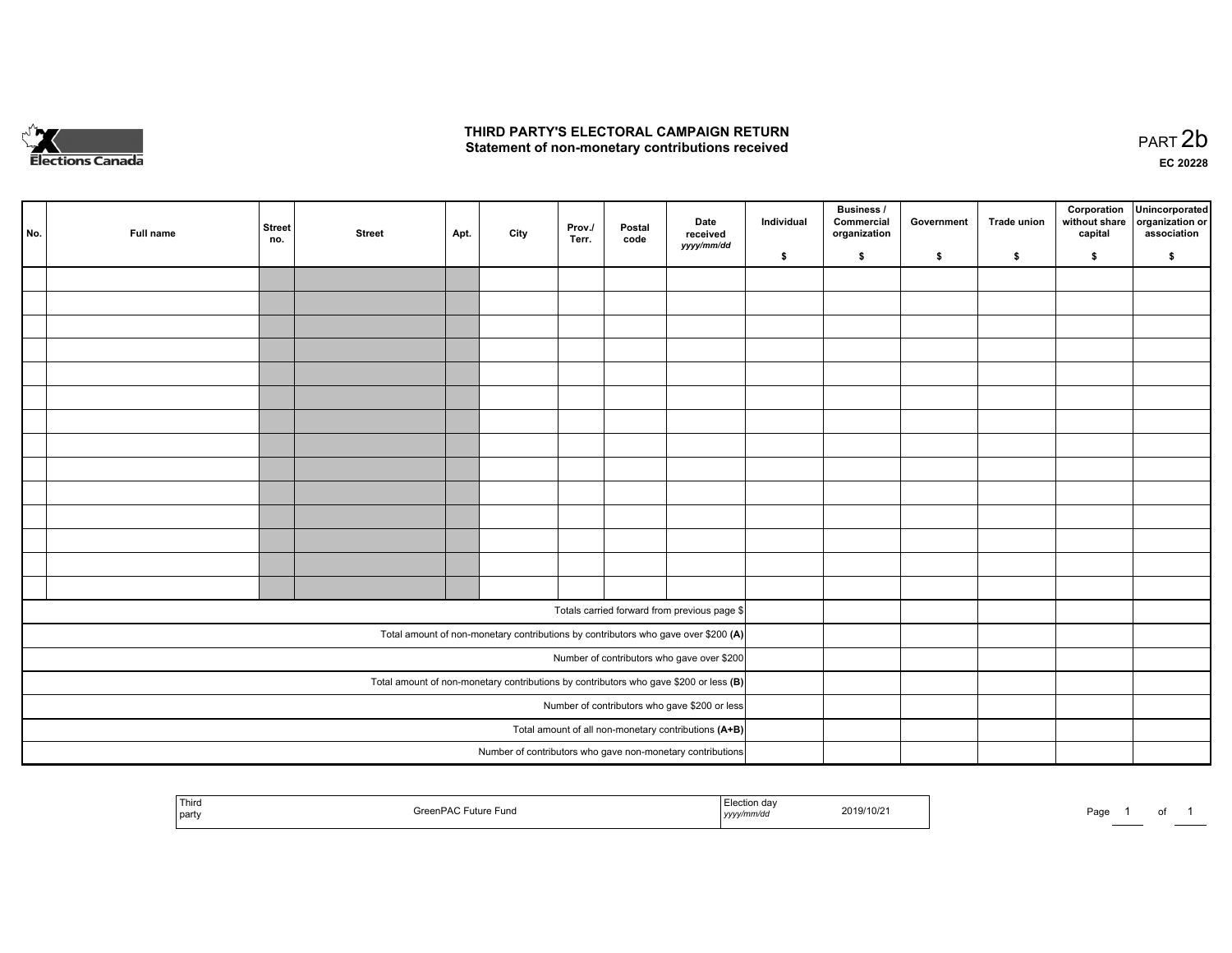

## **THIRD PARTY'S ELECTORAL CAMPAIGN RETURN STATE:** PRACT OF OPPRESS TO PART 2C STATE STATE STATE STATE STATE STATE STATE STATE STATE STATE STATE STATE STA<br>PART 2C Statement of operating loans received

**EC 20228**

| No. | Full name | <b>Street</b><br>no. | <b>Street</b> | Apt. | City | Prov./<br>Terr. | Postal<br>code | Date<br>received                                                | Individual | <b>Business /</b><br>Commercial<br>organization | Government | <b>Trade union</b> | Corporation<br>capital | Unincorporated<br>without share   organization or<br>association |
|-----|-----------|----------------------|---------------|------|------|-----------------|----------------|-----------------------------------------------------------------|------------|-------------------------------------------------|------------|--------------------|------------------------|------------------------------------------------------------------|
|     |           |                      |               |      |      |                 |                | yyyy/mm/dd                                                      | \$         | \$                                              | \$         | \$                 | \$                     | \$                                                               |
|     |           |                      |               |      |      |                 |                |                                                                 |            |                                                 |            |                    |                        |                                                                  |
|     |           |                      |               |      |      |                 |                |                                                                 |            |                                                 |            |                    |                        |                                                                  |
|     |           |                      |               |      |      |                 |                |                                                                 |            |                                                 |            |                    |                        |                                                                  |
|     |           |                      |               |      |      |                 |                |                                                                 |            |                                                 |            |                    |                        |                                                                  |
|     |           |                      |               |      |      |                 |                |                                                                 |            |                                                 |            |                    |                        |                                                                  |
|     |           |                      |               |      |      |                 |                |                                                                 |            |                                                 |            |                    |                        |                                                                  |
|     |           |                      |               |      |      |                 |                |                                                                 |            |                                                 |            |                    |                        |                                                                  |
|     |           |                      |               |      |      |                 |                |                                                                 |            |                                                 |            |                    |                        |                                                                  |
|     |           |                      |               |      |      |                 |                |                                                                 |            |                                                 |            |                    |                        |                                                                  |
|     |           |                      |               |      |      |                 |                |                                                                 |            |                                                 |            |                    |                        |                                                                  |
|     |           |                      |               |      |      |                 |                |                                                                 |            |                                                 |            |                    |                        |                                                                  |
|     |           |                      |               |      |      |                 |                |                                                                 |            |                                                 |            |                    |                        |                                                                  |
|     |           |                      |               |      |      |                 |                |                                                                 |            |                                                 |            |                    |                        |                                                                  |
|     |           |                      |               |      |      |                 |                |                                                                 |            |                                                 |            |                    |                        |                                                                  |
|     |           |                      |               |      |      |                 |                | Totals carried forward from previous page \$                    |            |                                                 |            |                    |                        |                                                                  |
|     |           |                      |               |      |      |                 |                | Total amount of loans by lenders who provided over \$200 (A)    |            |                                                 |            |                    |                        |                                                                  |
|     |           |                      |               |      |      |                 |                | Number of lenders who provided over \$200                       |            |                                                 |            |                    |                        |                                                                  |
|     |           |                      |               |      |      |                 |                | Total amount of loans by lenders who provided \$200 or less (B) |            |                                                 |            |                    |                        |                                                                  |
|     |           |                      |               |      |      |                 |                | Number of lenders who provided \$200 or less                    |            |                                                 |            |                    |                        |                                                                  |
|     |           |                      |               |      |      |                 |                | Total amount of all loans (A+B)                                 |            |                                                 |            |                    |                        |                                                                  |
|     |           |                      |               |      |      |                 |                | Number of all lenders who provided loans                        |            |                                                 |            |                    |                        |                                                                  |

| Third<br>GreenPAC Future Fund<br>party | ⊣ Election da∙<br>2019/10/21<br>$11111$ u<br>, уууут<br>$\sim$ $\sim$ | Page<br>וח |  |
|----------------------------------------|-----------------------------------------------------------------------|------------|--|
|----------------------------------------|-----------------------------------------------------------------------|------------|--|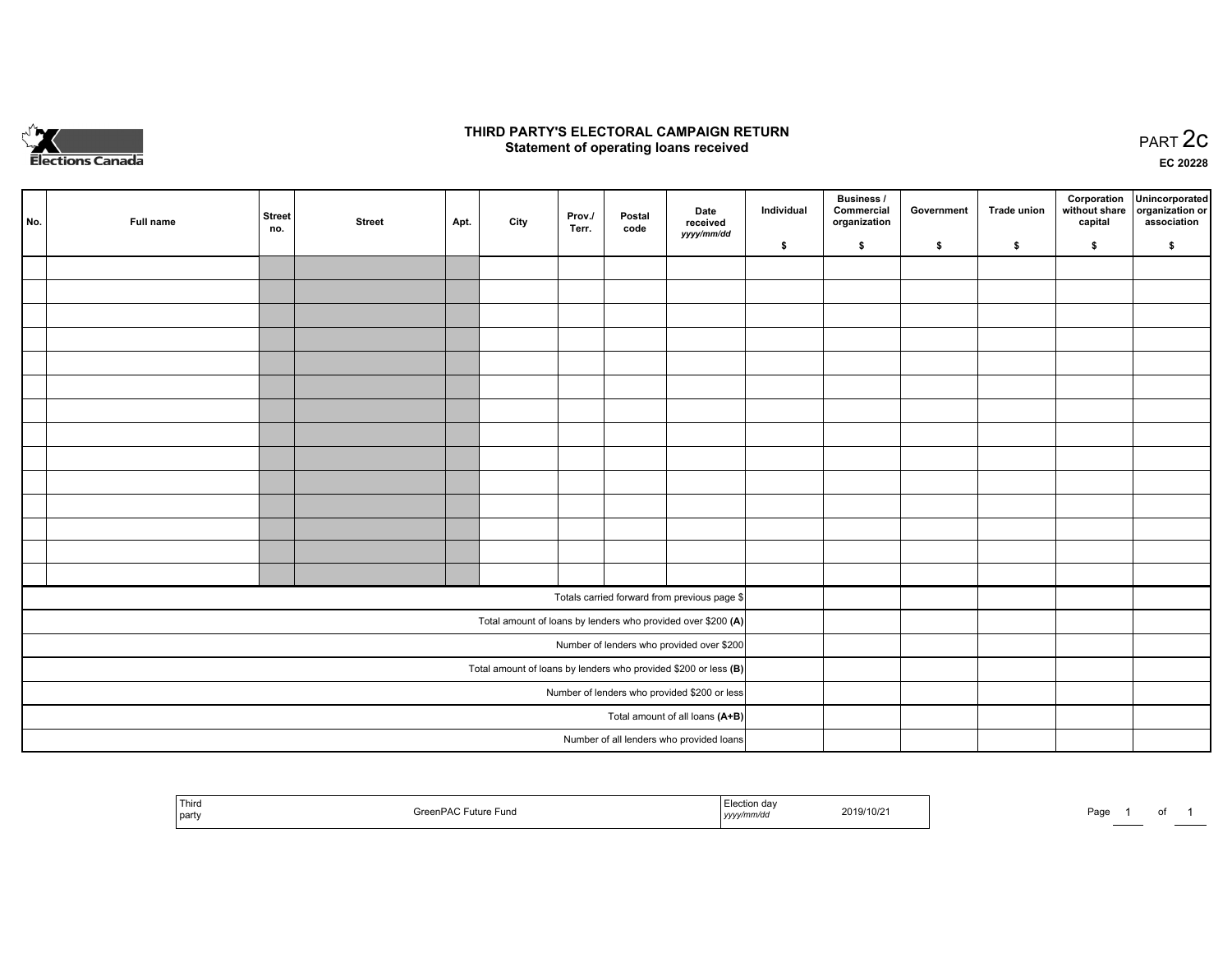

## **THIRD PARTY'S ELECTORAL CAMPAIGN RETURN S** ELECTORAL CAMPAIGN RETURN<br>Summary of inflows PART 2d

| No.   | Type of contributor / lender                 | <b>Monetary</b><br>contributions<br>(Part 2a)<br>\$ | Non-monetary<br>contributions<br>(Part 2b)<br>\$ | Loans<br>(Part 2c)<br>\$ | <b>Total</b><br>\$ | Number of<br>contributors and<br>lenders |  |  |  |
|-------|----------------------------------------------|-----------------------------------------------------|--------------------------------------------------|--------------------------|--------------------|------------------------------------------|--|--|--|
|       |                                              |                                                     |                                                  |                          |                    |                                          |  |  |  |
| 1.    | Individuals                                  |                                                     |                                                  |                          |                    |                                          |  |  |  |
|       | 2. Businesses / Commercial organizations     |                                                     |                                                  |                          |                    |                                          |  |  |  |
| 3.    | Governments                                  |                                                     |                                                  |                          |                    |                                          |  |  |  |
| 4.    | Trade unions                                 |                                                     |                                                  |                          |                    |                                          |  |  |  |
| 5.    | Corporations without share capital           |                                                     |                                                  |                          |                    |                                          |  |  |  |
| 6.    | Unincorporated organizations or associations |                                                     |                                                  |                          |                    |                                          |  |  |  |
| 7.    | Total (items 1 to 6)                         |                                                     |                                                  |                          |                    |                                          |  |  |  |
| Total |                                              |                                                     |                                                  |                          |                    |                                          |  |  |  |
| 8.    | Amount of third party's resources used       |                                                     |                                                  |                          | 8,247.00           |                                          |  |  |  |
| 9.    | Grand total (items 7 and 8)                  |                                                     |                                                  |                          | 8,247.00           |                                          |  |  |  |

| Third<br>  party | $\overline{\phantom{a}}$<br>GreenPAC<br>ruture <sup>r</sup><br>Fund<br>. | Election day<br>.<br>  yyyy/mm/dd | 2019/10/2 |
|------------------|--------------------------------------------------------------------------|-----------------------------------|-----------|
|------------------|--------------------------------------------------------------------------|-----------------------------------|-----------|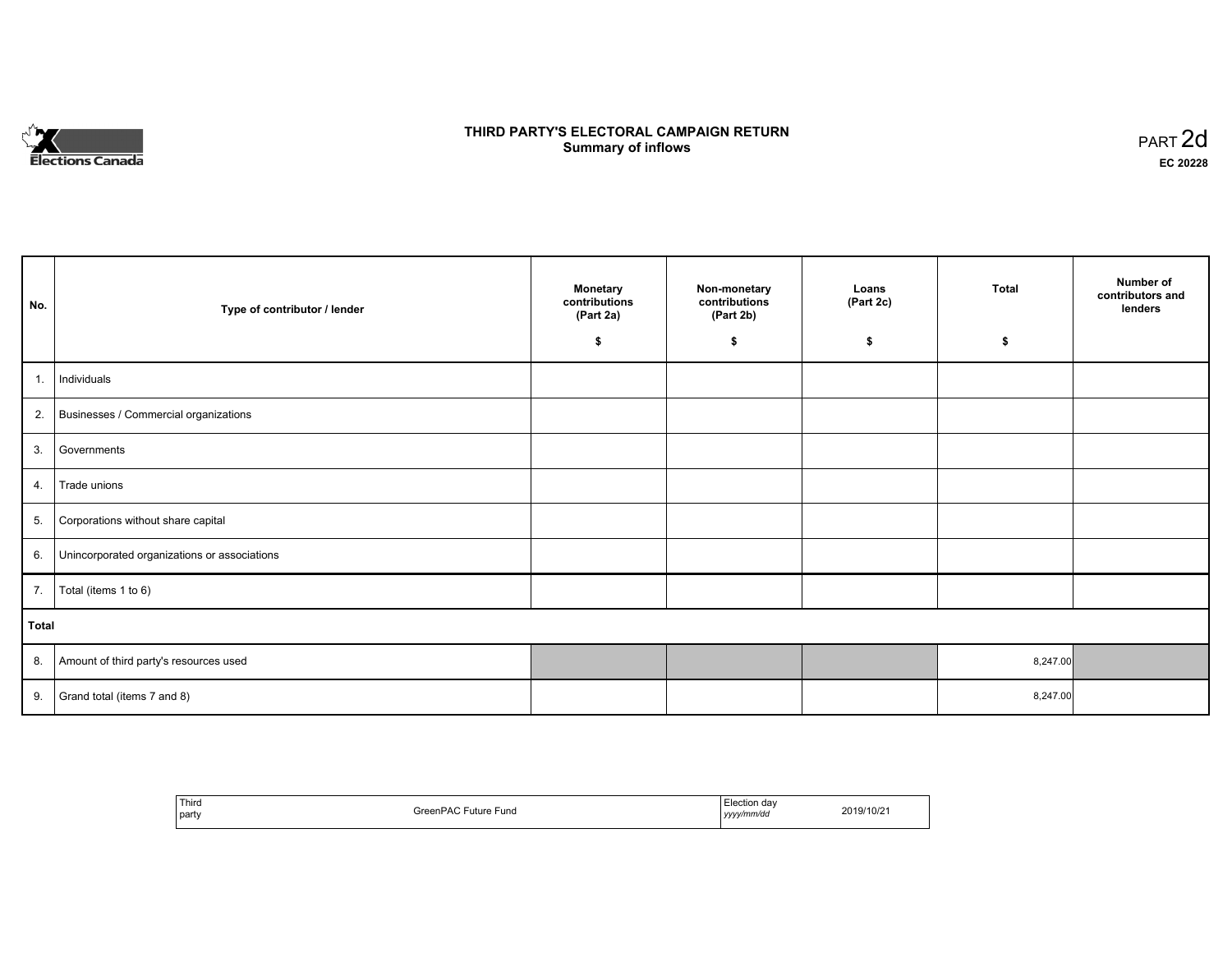

## **THIRD PARTY'S ELECTORAL CAMPAIGN RETURN Statement of expenses incurred for regulated activities that take place during the pre-election period**  *(Only applicable to a fixed-date general election)*

PART 3a **EC 20228**

For a list of expense types, expense categories and expense subcategories, refer to Annex II in the Instructions.

| No.            | Date<br>incurred<br>yyyy/mm/dd | <b>ED Code</b><br>(if applicable) | Supplier                            | <b>Expense type</b>  | <b>Expense</b><br>category     | <b>Expense</b><br>subcategory | <b>Starting date</b><br>of activity,<br>advertisement<br>or survey<br>yyyy/mm/dd | <b>Ending date</b><br>of activity,<br>advertisement<br>or survey<br>yyyy/mm/dd | Place of activity or<br>advertisement        | <b>Expense amount</b><br>\$ |
|----------------|--------------------------------|-----------------------------------|-------------------------------------|----------------------|--------------------------------|-------------------------------|----------------------------------------------------------------------------------|--------------------------------------------------------------------------------|----------------------------------------------|-----------------------------|
|                | 2019/07/01                     |                                   | GreenPAC Staff                      | Partisan Activity    | Salaries, wages and consulting | Remuneration                  | 2019/07/02                                                                       | 2019/09/04                                                                     | National                                     | 1,570.00                    |
| $\overline{2}$ | 2019/07/01                     |                                   | GreenPAC Staff                      | Partisan Activity    | Salaries, wages and consulting | Payroll Remittances           | 2019/07/02                                                                       | 2019/09/04                                                                     | National                                     | 102.00                      |
| 3              | 2019/07/01                     |                                   | 70 The Esplanade suite 400, Toronto | Partisan Activity    | <b>Office</b>                  | Rent                          | 2019/07/01                                                                       | 2019/09/10                                                                     | National                                     | 348.00                      |
| $\overline{4}$ | 2019/07/01                     |                                   | Office supplies, postage, fees      | Partisan Activity    | Office                         | Office supplies               | 2019/07/01                                                                       | 2019/09/10                                                                     | National                                     | 266.00                      |
| 5              | 2019/07/01                     |                                   | Telephone                           | Partisan Activity    | Office                         | Telephone and internet        | 2019/07/01                                                                       | 2019/09/10                                                                     | National                                     | 66.00                       |
| 6              | 2019/07/01                     |                                   | Website maintenance                 | Partisan Activity    | Office                         | Website - hosting             | 2019/07/01                                                                       | 2019/09/10                                                                     | National                                     | 84.00                       |
| $\overline{7}$ | 2019/08/14                     |                                   | Website development                 | Partisan Activity    | Office                         | Website - development         | 2019/08/14                                                                       | 2019/09/04                                                                     | National                                     | 275.00                      |
| 8              | 2019/08/20                     |                                   | Consultant - website design         | Partisan Advertising | Design and development         | Design and development        | 2019/08/01                                                                       | 2019/08/30                                                                     | National                                     | 723.00                      |
|                |                                |                                   |                                     |                      |                                |                               |                                                                                  |                                                                                |                                              |                             |
|                |                                |                                   |                                     |                      |                                |                               |                                                                                  |                                                                                |                                              |                             |
|                |                                |                                   |                                     |                      |                                |                               |                                                                                  |                                                                                |                                              |                             |
|                |                                |                                   |                                     |                      |                                |                               |                                                                                  |                                                                                |                                              |                             |
|                |                                |                                   |                                     |                      |                                |                               |                                                                                  |                                                                                |                                              |                             |
|                |                                |                                   |                                     |                      |                                |                               |                                                                                  |                                                                                |                                              |                             |
|                |                                |                                   |                                     |                      |                                |                               |                                                                                  |                                                                                |                                              |                             |
|                |                                |                                   |                                     |                      |                                |                               |                                                                                  |                                                                                |                                              |                             |
|                |                                |                                   |                                     |                      |                                |                               |                                                                                  |                                                                                |                                              |                             |
|                |                                |                                   |                                     |                      |                                |                               |                                                                                  |                                                                                | Totals carried forward from previous page \$ |                             |
|                |                                |                                   |                                     |                      |                                |                               |                                                                                  |                                                                                | Total \$                                     | 3,434.00                    |

| Third<br>  party | $\Box$ en $P^{\wedge}$<br>Greenl<br><sup>⊏</sup> uture Fund<br><b>10</b> | ⊨lection dav<br>2019/10/2<br>yyyymm/ac | Page |
|------------------|--------------------------------------------------------------------------|----------------------------------------|------|
|------------------|--------------------------------------------------------------------------|----------------------------------------|------|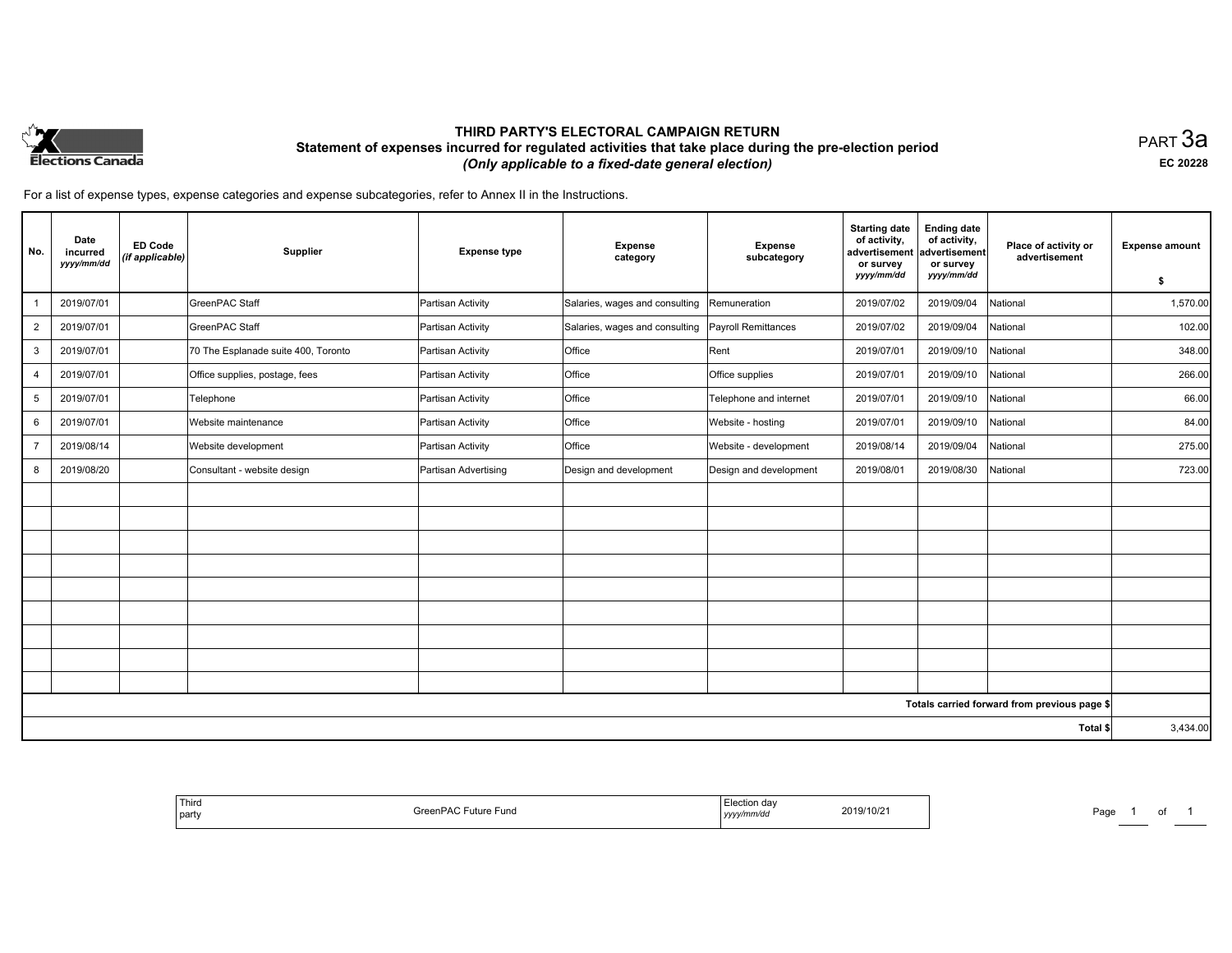

# **THIRD PARTY'S ELECTORAL CAMPAIGN RETURN Statement of expenses incurred for regulated activities that take place during the election period**<br>PART  $3\mathsf{b}$

**EC 20228**

For a list of expense types, expense categories and expense subcategories, refer to Annex II in the Instructions.

| No.            | Date<br>incurred<br>yyyy/mm/dd | <b>ED Code</b><br>(if applicable) | Supplier                         | <b>Expense type</b> | <b>Expense</b><br>category     | <b>Expense</b><br>subcategory | <b>Starting date</b><br>of activity,<br>advertisement<br>or survey | <b>Ending date</b><br>of activity,<br>advertisement<br>or survey | Place of activity or<br>advertisement        | <b>Expense amount</b> |
|----------------|--------------------------------|-----------------------------------|----------------------------------|---------------------|--------------------------------|-------------------------------|--------------------------------------------------------------------|------------------------------------------------------------------|----------------------------------------------|-----------------------|
|                |                                |                                   |                                  |                     |                                |                               | yyyy/mm/dd                                                         | yyyy/mm/dd                                                       |                                              | \$                    |
|                | 2019/09/11                     |                                   | <b>GreenPAC Staff</b>            | Partisan Activity   | Salaries, wages and consulting | Remuneration                  | 2019/09/11                                                         | 2019/10/18                                                       | National                                     | 1,656.00              |
| $\overline{2}$ | 2019/09/11                     |                                   | GreenPAC Staff                   | Partisan Activity   | Salaries, wages and consulting | Payroll remittances           | 2019/09/11                                                         | 2019/10/18                                                       | National                                     | 107.00                |
| 3              | 2019/09/20                     | 59-005                            | Organizer - BC                   | Partisan Activity   | Salaries, wages and consulting | Consulting fees               | 2019/09/20                                                         | 2019/10/18                                                       | Central Okanagan                             | 100.00                |
| 4              | 2019/09/20                     | 59-009                            | Organizer - BC                   | Partisan Activity   | Salaries, wages and consulting | Consulting fees               | 2019/09/20                                                         | 2019/10/18                                                       | Courtney-Alberni                             | 100.00                |
| 5              | 2019/09/20                     | 59-015                            | Organizer - BC                   | Partisan Activity   | Salaries, wages and consulting | Consulting fees               | 2019/09/20                                                         | 2019/10/18                                                       | Kootenay-Columbia                            | 100.00                |
| 6              | 2019/09/20                     | 59-021                            | Organizer - BC                   | Partisan Activity   | Salaries, wages and consulting | Consulting fees               | 2019/09/20                                                         | 2019/10/18                                                       | North Vancouver                              | 100.00                |
|                | 2019/09/20                     | 59-027                            | Organizer - BC                   | Partisan Activity   | Salaries, wages and consulting | Consulting fees               | 2019/09/20                                                         | 2019/10/18                                                       | Saanich-Gulf Island                          | 100.00                |
| 8              | 2019/09/20                     | 59-028                            | Organizer - BC                   | Partisan Activity   | Salaries, wages and consulting | Consulting fees               | 2019/09/20                                                         | 2019/10/18                                                       | Skeena-Bulkley Valley                        | 100.00                |
| 9              | 2019/09/20                     | 59-029                            | Organizer - BC                   | Partisan Activity   | Salaries, wages and consulting | Consulting fees               | 2019/09/20                                                         | 2019/10/18                                                       | South Okanagan                               | 100.00                |
| 10             | 2019/09/20                     | 59-039                            | Organizer - BC                   | Partisan Activity   | Salaries, wages and consulting | Consulting fees               | 2019/09/20                                                         | 2019/10/18                                                       | Vancouver Quadra                             | 100.00                |
| 11             | 2019/09/20                     | 59-041                            | Organizer - BC                   | Partisan Activity   | Salaries, wages and consulting | Consulting fees               | 2019/09/20                                                         | 2019/10/18                                                       | <b>Victoria</b>                              | 100.00                |
| 12             | 2019/09/20                     | 46-001                            | Organizer - Manitoba and Ontario | Partisan Activity   | Salaries, wages and consulting | Consulting fees               | 2019/09/20                                                         | 2019/10/18                                                       | <b>Brandon-Souris</b>                        | 80.00                 |
| 13             | 2019/09/20                     | 46-004                            | Organizer - Manitoba and Ontario | Partisan Activity   | Salaries, wages and consulting | Consulting fees               | 2019/09/20                                                         | 2019/10/18                                                       | Dauphin-Swan River                           | 80.00                 |
| 14             | 2019/09/20                     | 46-013                            | Organizer - Manitoba and Ontario | Partisan Activity   | Salaries, wages and consulting | Consulting fees               | 2019/09/20                                                         | 2019/10/18                                                       | Winnipeg South                               | 80.00                 |
| 15             | 2019/09/20                     | 35-029                            | Organizer - Manitoba and Ontario | Partisan Activity   | Salaries, wages and consulting | Consulting fees               | 2019/09/20                                                         | 2019/10/18                                                       | Etobicoke North                              | 80.00                 |
| 16             | 2019/09/20                     | 35-032                            | Organizer - Manitoba and Ontario | Partisan Activity   | Salaries, wages and consulting | Consulting fees               | 2019/09/20                                                         | 2019/10/18                                                       | Guelph                                       | 80.00                 |
| 17             | 2019/09/20                     | 35-042                            | Organizer - Manitoba and Ontario | Partisan Activity   | Salaries, wages and consulting | Consulting fees               | 2019/09/20                                                         | 2019/10/18                                                       | Kenora                                       | 80.00                 |
|                |                                |                                   |                                  |                     |                                |                               |                                                                    |                                                                  | Totals carried forward from previous page \$ |                       |
|                |                                |                                   |                                  |                     |                                |                               |                                                                    |                                                                  | Total \$                                     | 3,143.00              |

| tion davٽ<br>2019/10/2<br>-und<br>⊡uture<br>'mm⁄da<br>,,,, | Third<br>party |
|------------------------------------------------------------|----------------|
|------------------------------------------------------------|----------------|

Page 1 of 2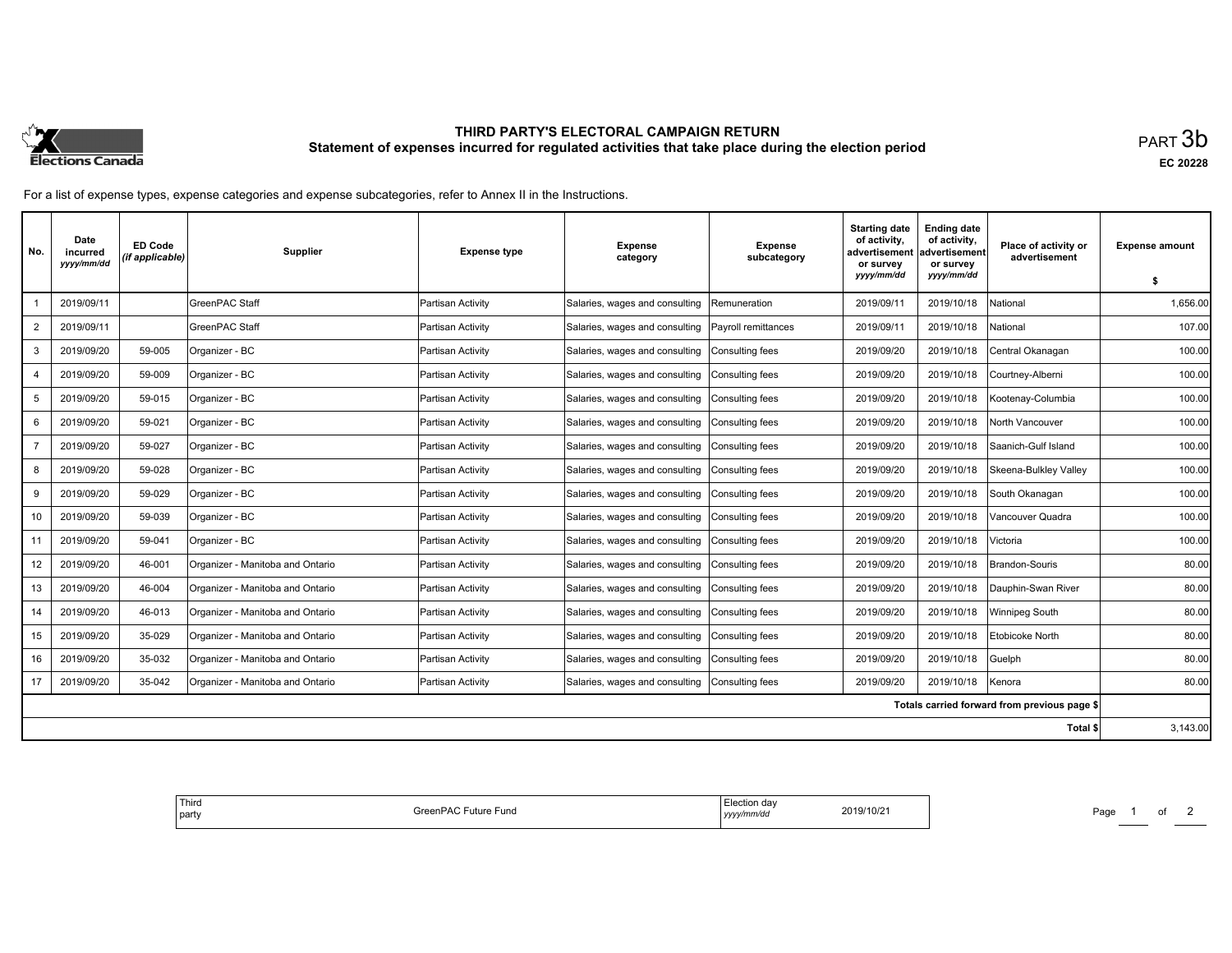

# **THIRD PARTY'S ELECTORAL CAMPAIGN RETURN Statement of expenses incurred for regulated activities that take place during the election period**<br>PART  $3\mathsf{b}$

**EC 20228**

For a list of expense types, expense categories and expense subcategories, refer to Annex II in the Instructions.

| No. | Date<br>incurred<br>yyyy/mm/dd | <b>ED Code</b><br>(if applicable) | <b>Supplier</b>                     | <b>Expense type</b> | <b>Expense</b><br>category     | <b>Expense</b><br>subcategory | <b>Starting date</b><br>of activity.<br>advertisement<br>or survey | <b>Ending date</b><br>of activity,<br>advertisement<br>or survey | Place of activity or<br>advertisement        | <b>Expense amount</b> |
|-----|--------------------------------|-----------------------------------|-------------------------------------|---------------------|--------------------------------|-------------------------------|--------------------------------------------------------------------|------------------------------------------------------------------|----------------------------------------------|-----------------------|
|     |                                |                                   |                                     |                     |                                |                               | yyyy/mm/dd                                                         | yyyy/mm/dd                                                       |                                              | \$                    |
| 18  | 2019/09/20                     | 35-054                            | Organizer - Manitoba and Ontario    | Partisan Activity   | Salaries, wages and consulting | Consulting fees               | 2019/09/20                                                         | 2019/10/18                                                       | Markham-Stouffville                          | 80.00                 |
| 19  | 2019/09/20                     | 35-075                            | Organizer - Manitoba and Ontario    | Partisan Activity   | Salaries, wages and consulting | Consulting fees               | 2019/09/20                                                         | 2019/10/18                                                       | Ottawa Centre                                | 80.00                 |
| 20  | 2019/09/20                     | 35-082                            | Organizer - Manitoba and Ontario    | Partisan Activity   | Salaries, wages and consulting | Consulting fees               | 2019/09/20                                                         | 2019/10/18                                                       | Parry Sound-Muskoka                          | 80.00                 |
| 21  | 2019/09/20                     | 35-106                            | Organizer - Manitoba and Ontario    | Partisan Activity   | Salaries, wages and consulting | Consulting fees               | 2019/09/20                                                         | 2019/10/18                                                       | Thunder Bay-Superior N                       | 80.00                 |
| 22  | 2019/09/20                     | 35-113                            | Organizer - Manitoba and Ontario    | Partisan Activity   | Salaries, wages and consulting | Consulting fees               | 2019/09/20                                                         | 2019/10/18                                                       | <b>Wellington--Halton Hills</b>              | 80.00                 |
| 23  | 2019/09/20                     | 11-002                            | Organizer - Quebec and Atlantic     | Partisan Activity   | Salaries, wages and consulting | Consulting fees               | 2019/09/20                                                         | 2019/10/18                                                       | Charlottetown                                | 125.00                |
| 24  | 2019/09/20                     | 11-004                            | Organizer - Quebec and Atlantic     | Partisan Activity   | Salaries, wages and consulting | Consulting fees               | 2019/09/20                                                         | 2019/10/18                                                       | Malpeque                                     | 125.00                |
| 25  | 2019/09/20                     | 12-005                            | Organizer - Quebec and Atlantic     | Partisan Activity   | Salaries, wages and consulting | Consulting fees               | 2019/09/20                                                         | 2019/10/18                                                       | Halifax                                      | 125.00                |
| 26  | 2019/09/20                     | 24-025                            | Organizer - Quebec and Atlantic     | Partisan Activity   | Salaries, wages and consulting | Consulting fees               | 2019/09/20                                                         | 2019/10/18                                                       | Drummond                                     | 125.00                |
| 27  | 2019/09/20                     | 24-039                            | Organizer - Quebec and Atlantic     | Partisan Activity   | Salaries, wages and consulting | Consulting fees               | 2019/09/20                                                         | 2019/10/18                                                       | Laurier-Saint-Marie                          | 125.00                |
| 28  | 2019/09/20                     | 24-057                            | Organizer - Quebec and Atlantic     | Partisan Activity   | Salaries, wages and consulting | Consulting fees               | 2019/09/20                                                         | 2019/10/18                                                       | Pontiac                                      | 125.00                |
| 29  | 2019/09/20                     | 24-058                            | Organizer - Quebec and Atlantic     | Partisan Activity   | Salaries, wages and consulting | Consulting fees               | 2019/09/20                                                         | 2019/10/18                                                       | Portneuf-Jaques-Cart                         | 125.00                |
| 30  | 2019/09/11                     |                                   | 70 The Esplanade suite 400, Toronto | Partisan Activity   | Office                         | Rent                          | 2019/09/11                                                         | 2019/10/18                                                       | National                                     | 174.00                |
| 31  | 2019/09/11                     |                                   | Office supplies, postage, fees      | Partisan Activity   | <b>Office</b>                  | Office supplies               | 2019/09/11                                                         | 2019/10/18                                                       | National                                     | 134.00                |
| 32  | 2019/09/11                     |                                   | Telephone                           | Partisan Activity   | Office                         | Telephone and internet        | 2019/09/11                                                         | 2019/10/18                                                       | National                                     | 59.00                 |
| 33  | 2019/09/11                     |                                   | Website maintenance                 | Partisan Activity   | Office                         | Website hosting               | 2019/09/11                                                         | 2019/10/18                                                       | National                                     | 42.00                 |
|     |                                |                                   |                                     |                     |                                |                               |                                                                    |                                                                  |                                              |                       |
|     |                                |                                   |                                     |                     |                                |                               |                                                                    |                                                                  | Totals carried forward from previous page \$ | 3,143.00              |
|     |                                |                                   |                                     |                     |                                |                               |                                                                    |                                                                  | Total \$                                     | 4,813.00              |

| <sup>!</sup> Third<br>Election day<br>2019/10/21<br>GreenPAC F<br><sup>=</sup> uture Fund<br>l party<br>yyyy/mm/dd |
|--------------------------------------------------------------------------------------------------------------------|
|--------------------------------------------------------------------------------------------------------------------|

Page 2 of 2